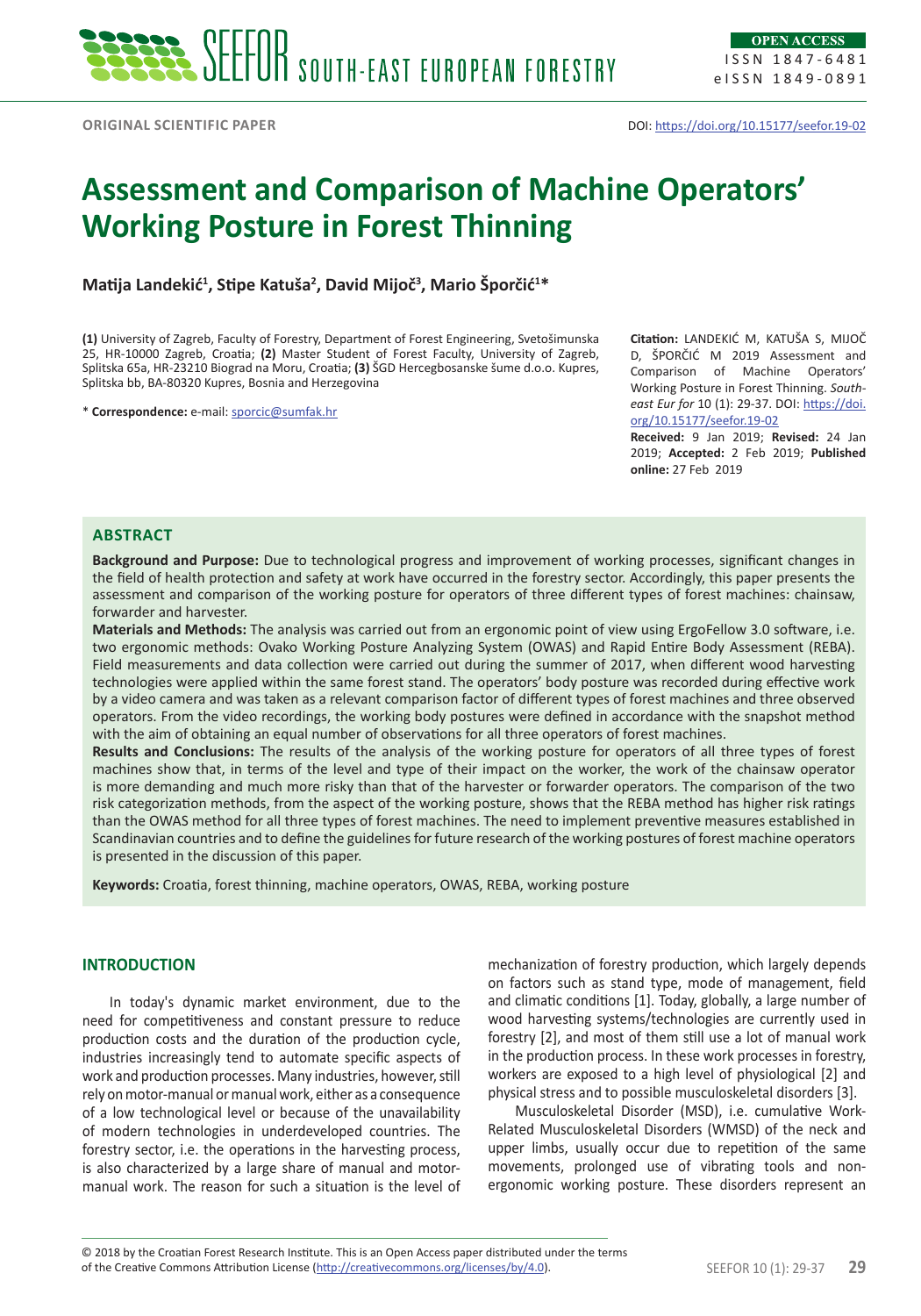important occupational problem that reduces workers' productivity and increases costs in terms of remuneration, medical expenses, etc. [4]. In forestry practice, there are many conditions due to which forest loggers are exposed to WMSD: tough field conditions (low temperatures, slippage and uneven terrain), hard physical work and nonergonomic body posture (load handling, hunched back), and dangerous tools and machines such as chainsaws [3]. With the development of machine cutting and processing, the work is transferred from the outside work environment into the cabin, which reduces the physical strain of work and the exposure to most of the risk factors within the working site. On the other hand, with machine cutting and processing (harvester and forwarder), new types of injuries and diseases, such as repetitive movement syndrome [5], occur as a result of the musculoskeletal disorder, along with new cognitive risk factors that are increasingly present. Harvester and forwarder operators often suffer WMSD-related pains in the area of the neck, lower back and shoulders [6-8], while Østensvik *et al.* [9] conclude that the occurrence of WMSD in machine cutting and processing largely depends on the organization of work. Therefore, the old ergonomic paradigm "less is better" for traditional wood harvesting systems/technologies should be replaced with "more can be better", where reduced physical activity in modern wood harvesting technologies can also have adverse impact on workers' health [10].

Furthermore, ergonomic research is most often carried out with the purpose of evaluating, classifying and, if necessary, implementing corrective measures related to the working posture of workers throughout the day, all with the aim of finding the optimal balance of the two basic components of the working system - human ability and working conditions. Therefore, the ergonomic assessment of the worker's posture during work may provide valuable information aimed at designing or redesigning workplaces and work tools, which can ultimately help to improve work performance, while at the same time meeting the safety level important for the musculoskeletal stress. Bearing in mind the above, the survey carried out in the area of Forest Office Bjelovar covered the assessment and comparison of the body posture for the operators of three different types of forest machines (chainsaw, forwarder, harvester), for which two ergonomic observation techniques were applied: Ovako Working Posture Analyzing System (OWAS) and Rapid Entire Body Assessment (REBA). An additional benefit of this work is the presentation of examples of good practice of the Western countries in relation to the implementation of measures to reduce overtime and workload with the application of modern technologies (e.g. harvesters, forwarders) in forestry.

# **MATERIALS AND METHODS**

### **Research Area**

Field research, i.e. the main experiment of the use of machine cutting and processing in thinning of deciduous forest stands, was carried out in compartments 14b and 14c of the Management Unit (MU) Bjelovar-Bilogora managed by Forest Office (FO) Bjelovar, Bjelovar branch of the company Hrvatske šume d.o.o. Zagreb (Figure 1). As part of the main experiment of measuring the productivity of harvester and forwarder operations, the video camera was used to record the postures of the harvester and forwarder operators and forest chainsaw operator (Figure 2). The aim was to evaluate and compare the working risk of forest machine operators based on the analysis of the working postures, and the type and level of their impact on the worker.



**FIGURE 1.** Test sites of the main research in MU Bjelovar-Bilogora.

Compartment 14b represents a mixed stand of European hornbeam (84%), common beech, pedunculate oak, black alder and sessile oak, with an area of 18.28 ha and 79 years old. The compartment belongs to the management class of European hornbeam seedlings. The growing stock is 5.330  $m<sup>3</sup>$ , i.e. 291.58  $m<sup>3</sup>$  ha<sup>-1</sup>, and the management plan prescribes thinning intensity of 11.67% in the first semi-period. During marking for motor-manual cutting and processing, a total of 1,455 trees were marked with the total volume of  $741.81 \text{ m}^3$ . Subsequently, by marking trees on "harvester lines" and by correcting the previous markings, the total number of trees marked for machine cutting was 1,782 with the total volume of  $731.24$  m<sup>3</sup>. For compartment 14b average breast height diameter of felled trees is 21.7 cm.

Compartment 14c is a mixture of common beech (50%), European hornbeam (44%), sessile oak and pedunculate oak, with an area of 9.07 ha and 79 years old. The compartment belongs to the management class of common beech seedlings managed on a 100-year rotation. The growing stock is 3.681  $m<sup>3</sup>$ , or 405.84  $m<sup>3</sup>$  ha<sup>-1</sup>, and the management plan prescribes thinning intensity of 11.08% in the first semi-period. During marking for motor-manual cutting and processing, a total of 423 trees were marked with the total volume of 407.02  $m^3$ . Subsequently, by marking trees on skid trails and by correcting the previous markings, the total number of trees marked for machine cutting was 559 with the total volume of 446.3  $m^3$ . For compartment 14c average breast height diameter of felled trees is 26.4 cm.

#### **Applied Machines and Workplace Organization**

Mechanized harvesting system for cut-to-length logs, i.e.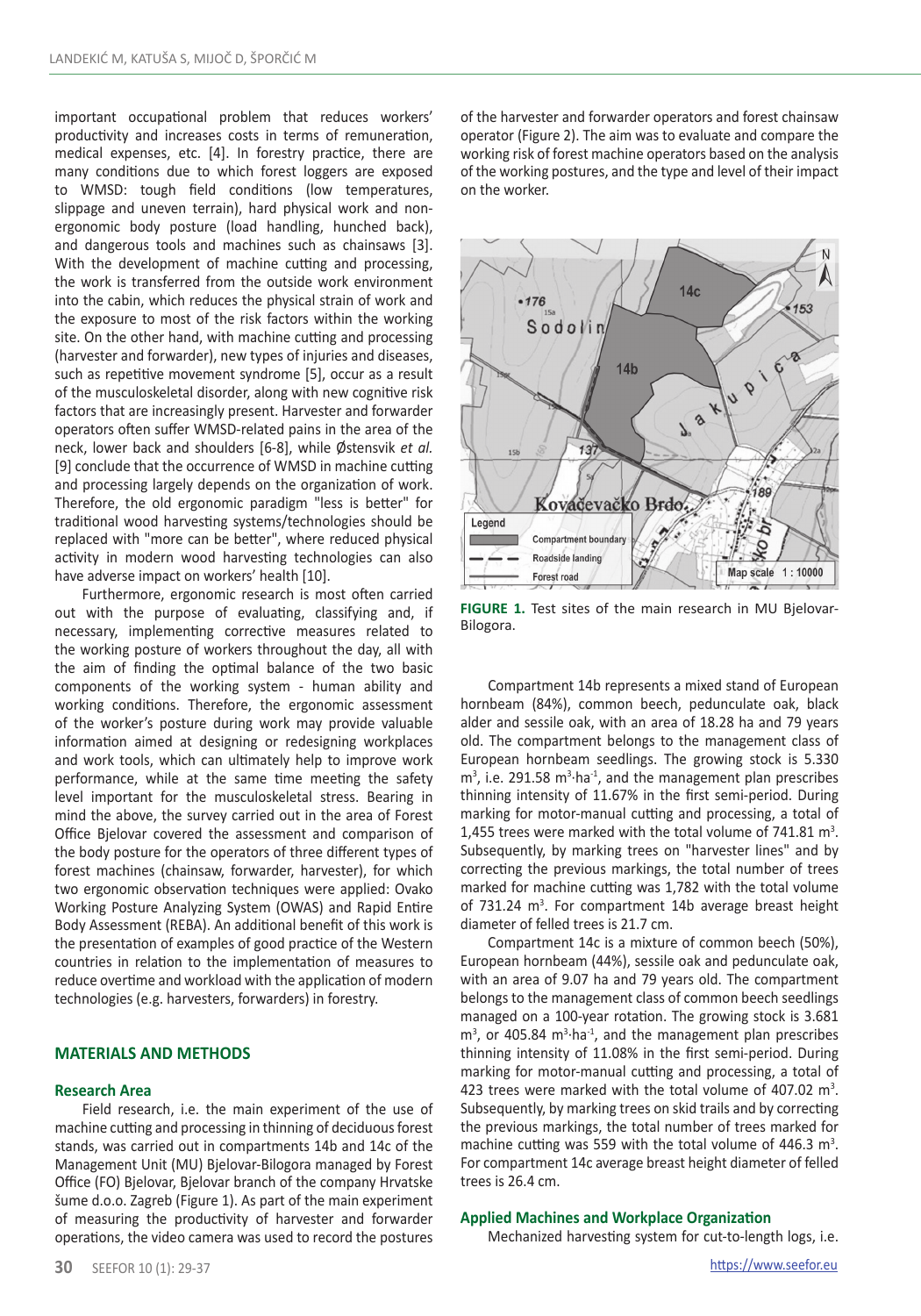

**FIGURE 2.** Three types of forest machines used for the main experiment.

the parallel work of harvester and forwarder, was used in leaf forest thinning. Six-wheel (6WD) Timberjack 1470D harvester (Figure 2) was used for cut-to-length logging operations. The dimensions of the machine used are: 7700 mm long, 3050 mm high, 3000 mm width and weighs 18800 kg. Timberjack 1470D harvester uses a parallel hydraulic crane model TJ 200 H 97 with a built-in harvester head. The crane reaches 10 m and the angle of rotation is 220°. The machine does not have a rotating cabin, i.e. the harvester's cabin does not simultaneously move when changing direction of the crane to left or right.

For extracting logs an eight-wheel (8WD) Timberjack 1710D forwarder was used (Figure 2). The length of the machine used is 10,900 mm, while its width is 3050 mm. The height of the forwarder to the top of the crane is 3900 mm, and its weight depends on the degree of equipment and can range from 18,500 to 19,500 kg. The Timberjack 1710D forwarder is equipped with a Boom CF885 hydraulic crane, which has a grasper. Maximum reach of the crane is 8500 mm. The machine used does not have a rotating cabin, but it has a rotating seat with commands.

On the field site harvester trails, with appropriate spacing (20 m) and spatial distribution, were marked vertically to the existing main skid trails in compartments 14b and 14c. Larger diameter trees, which the harvester could not cut down, were felled and processed by a chainsaw operator.

#### **Methods**

The available literature describes a large number of developed and used ergonomic methods/observation techniques for assessing working body postures, with numerous methods intentionally developed for specific research objectives [11, 12]. Observation techniques include: OWAS [13], Task Recording and Analysis on Computer (TRAC) [14], Posture, Activity, Tools and Handling (PATH) [15], Rapid

Upper Limb Assessment (RULA) [16], REBA [17], Loading on the Upper Body Assessment (LUBA) [18], etc. The main advantage of these methods is that they can easily adapt to the needs of a specific industry, depending on the scope of ergonomic assessment. As part of the research carried out in the area of FO Bjelovar, the assessment of the strain of the harvester and forwarder operators and loggers was carried out by assessing the operators' working posture using the ErgoFellow 3.0 software (Figure 3). Within the aforementioned software, two observation techniques (Figure 3) were applied: OWAS and REBA.

The OWAS was developed by a Finnish steel company (Figure 3). The OWAS method allows estimating the degree of static load of the workers at the workplace by analysing their posture, thus identifying four work postures for the back, three for the arms, seven for the legs, and three categories for the weight of load handled [19]. Each of these factors have an attributed code value. The technique classifies combinations of these four categories by the degree of their impact on the musculoskeletal system for all posture combinations. According to the OWAS method, the degrees of the assessed harmfulness of these posture–load combinations are grouped into four action categories which indicate the urgency for workplace intervention [4, 20]:

- Action category 1: normal and natural postures with no harmful effect on the musculoskeletal system – no action required:
- Action category 2: slightly harmful postures corrective action required in the near future;
- Action category 3: distinctly harmful postures corrective action should be taken as soon as possible;
- Action category 4: extremely harmful postures – corrective action for improvement is required immediately.



**FIGURE 3.** Software interface and two techniques for observing body postures.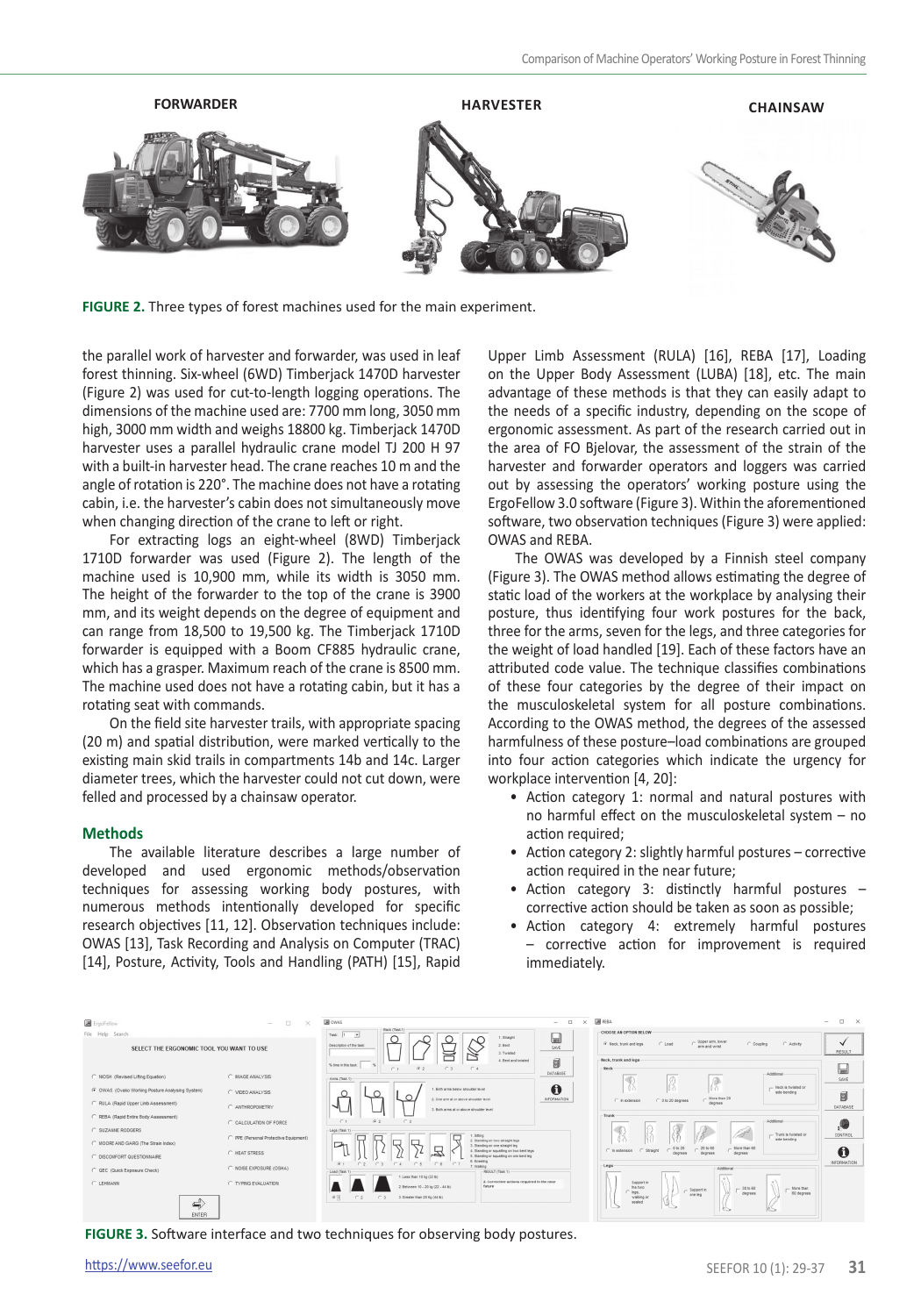The REBA is a postural analysis system sensitive to musculoskeletal risks in a variety of tasks, especially for the assessment of working postures found in health care and other service industries [17]. The basic idea of REBA is to assess positions of individual body segments which are observed. Postural scores increase when postures deviate from the neutral position. The posture classification system, which includes upper arms, lower arms, wrist, trunk, neck, and legs, is based on body part diagrams. Group A includes trunk, neck, and legs, while group B includes upper and lower arms and wrists. These groups are combined into one of 144 possible posture combinations that are transformed to a general postural code [21]. The method reflects the extent of external load/forces exerted, muscle activity caused by static, dynamic, rapid changing or unstable postures, and the coupling effect. These scores are summed up to give one score for each observation [21]. This technique provides five action levels for evaluating the level of corrective actions:

- Action level 0: corrective action including further assessment is not necessary;
- Action level 1: corrective action including further assessment may be necessary;
- Action level 2: corrective action including further assessment is necessary;
- Action level 3: corrective action including further assessment is necessary soon;
- Action level 4: corrective action including further assessment is necessary now.

OWAS classifies postural load for the urgency of corrective actions into four action categories, while REBA groups postural loads into five action levels, which have slightly different meaning from the action levels of OWAS. To enable a comparison of REBA and OWAS, the risk levels of REBA had to be reclassified into four levels with consideration of the meaning of action categories for both techniques [4]. The new four action levels of REBA are classified in Table 1.

## **Research Design and Data Analysis**

Field measurements and data collection were carried out during the summer of 2017, when different wood harvesting technologies were applied within the same forest stand. Details of the field research, i.e. the work of harvester, forwarder and chainsaw operators, were recorded using a video camera. In the field work of the harvester operator, 9 h and 29 minutes of effective time recorded was related to machine cutting and processing, in the field work of the forwarder operator, 8 h and 29 minutes of effective time was related to timber extraction, while in the field work of the chainsaw operator, 45 minutes of effective time was related to motor-manual cutting and processing. Body postures were determined from video recordings in accordance with the snapshot method. When using a harvester for machine cutting and processing, the defined interval of observation is 6 minutes, which makes a total of 88 sampled working postures of the operator during effective work. When using a forwarder for timber extraction, the defined interval of observation is also 6 minutes, which makes a total of 79 sampled working postures of the operator during effective work. On the other hand, due to the shortness of video recording, in the case of motor-manual cutting and processing, the defined interval of observation is 0.5 minutes, which makes a total of 88 sampled working postures of loggers. All sampled postures were evaluated using the ErgoFellow 3.0 software through two observation techniques: OWAS and REBA methods, which ultimately results in two posture loads of the operator's body by each applied technology. Table 2 shows the planned and achieved number of sampled working postures for all three operators.

Processing of the sampled and assessed postures of operators of three different types of forest machines was made by the method of analysis and synthesis, and comparison. The method of analysis and synthesis was used in the process of work, where various sources were ultimately summarized in a single text. The method of comparison was applied in the practical part of the work when showing and comparing the risk category of body postures with respect to the machine used in the process of wood harvesting.

| <b>Regrouped action level</b> | <b>Original action level</b> | <b>Meaning</b>      |  |
|-------------------------------|------------------------------|---------------------|--|
|                               | 0                            | Normal posture      |  |
|                               | $1$ and $2$                  | Low risk posture    |  |
| 3                             | 3                            | Medium risk posture |  |
| 4                             | 4                            | High risk posture   |  |

**TABLE 2.** Structure of sampled working postures for all three operators.

| <b>Means of work</b> | <b>Working posture</b>    |                                 |               |  |
|----------------------|---------------------------|---------------------------------|---------------|--|
|                      | Defined by calculation, N | Sampled from video recording, N | Efficiency, % |  |
| Chainsaw             | 88                        | 88                              | 100.00        |  |
| Harvester            | 88                        | 84                              | 95.45         |  |
| Forwarder            | 79                        | 76                              | 96.20         |  |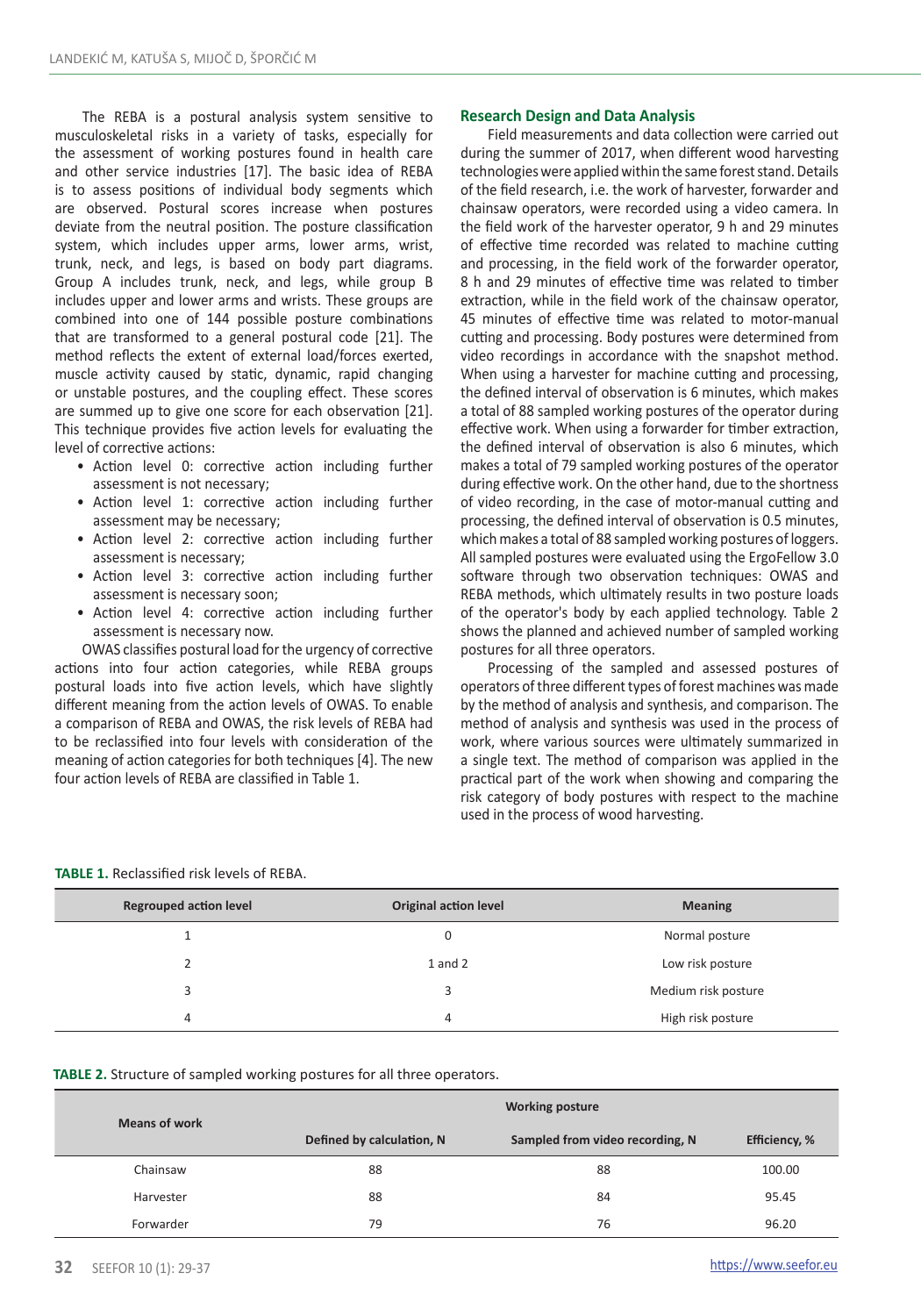# **RESULTS**

The analysis of the working postures of the operators of three machines against the action category (Figures 4 and 5) showed that the work of the chainsaw operator was more demanding and much more risky than the work of the harvester and forwarder operators. According to the OWAS method (Figure 4), 40.91% of the sampled body postures were classified in the normal posture category, 37.50% were classified in the category of low risk posture, 20.45% in the category of medium risk posture, and 1.14% in the high risk category. On the other hand, 82.14% of the sampled postures of the harvester operator (Figure 4, N=84) were classified into the category of normal posture and 17.86% in the category of low risk posture during work. According to the OWAS method (Figures 4, N=76), 97.37% of the sampled body postures of the forwarder operator were classified in the category of normal posture and 2.63% in the category of low risk posture during effective work. The rating of the action category of the posture according to the REBA method (Figure 5) for the chainsaw operator was as follows: 60.23% of the sampled postures were classified in the category of low risk posture, 21.59% in the category of medium risk posture and 18.18% in the category of high risk posture. For the harvester operator (Figure 5), 98.81% of the sampled postures were classified in the category of low risk posture and 1.19% in medium risk category, while for the forwarder operator all sampled postures (100%) were classified in the category of low risk posture. The comparison of the two risk categorization methods, from the point of view of the working posture, shows that the REBA method gives sharper results in relation to the OWAS method for all three sampled machines (Figures 4 and 5).

A more detailed comparison of the sampled operator postures, according to the OWAS and REBA methods, for all three machines was performed according to groups of work operations. In the analysis of the posture of the chainsaw operator (Figures 6 and 7), there were three groups of work operations: felling elements (N=29; they included clearing of the working site, root collar clearing, making the undercut and back cut), processing elements (N=38; they included delimbing, cross-cutting, bucking and sorting, etc.) and other activities (N=21; they included determining and checking the felling direction, retreating from the tree/trunk and choking activities). According to the OWAS method (Figure 6), the results of the analysis show that the highest share of medium risk posture (19.32%) and high risk posture (1.14%) are present in the felling elements. According to the OWAS method (Figure 6), the largest share of the medium risk posture (26.14%) is present in the processing elements, and the largest share of normal working posture is present in other activities. On the other hand, the more severe categorization of the working posture risk according to the REBA method (Figure 7) shows a higher share of high-risk posture (17.05%) in the felling elements and a slightly lower share of medium-risk posture (11.36%). With the processing elements, the category of low risk posture accounts for 31.82%, while the category of the medium risk posture accounts for 10.23% (Figure 7). In other activities (Figure 7), all sampled postures are classified in the category of low risk posture.



**FIGURE 4.** The share of sampled operator postures according to OWAS method.



**FIGURE 5.** The share of sampled operator postures according to REBA method.

A more detailed analysis of the harvester operator posture (Figures 8 and 9) was performed within three groups of work operations: operations related to harvesting head (N=56), forward and reveres drive (N=23) and other activities (N=5; they included cooler cleaning, discussion of work issues with colleagues via cell phone, etc.). The results of the analysis according to the OWAS method (Figure 8) show that the largest share of low risk posture (10.71%) is present in forward and reverse drive because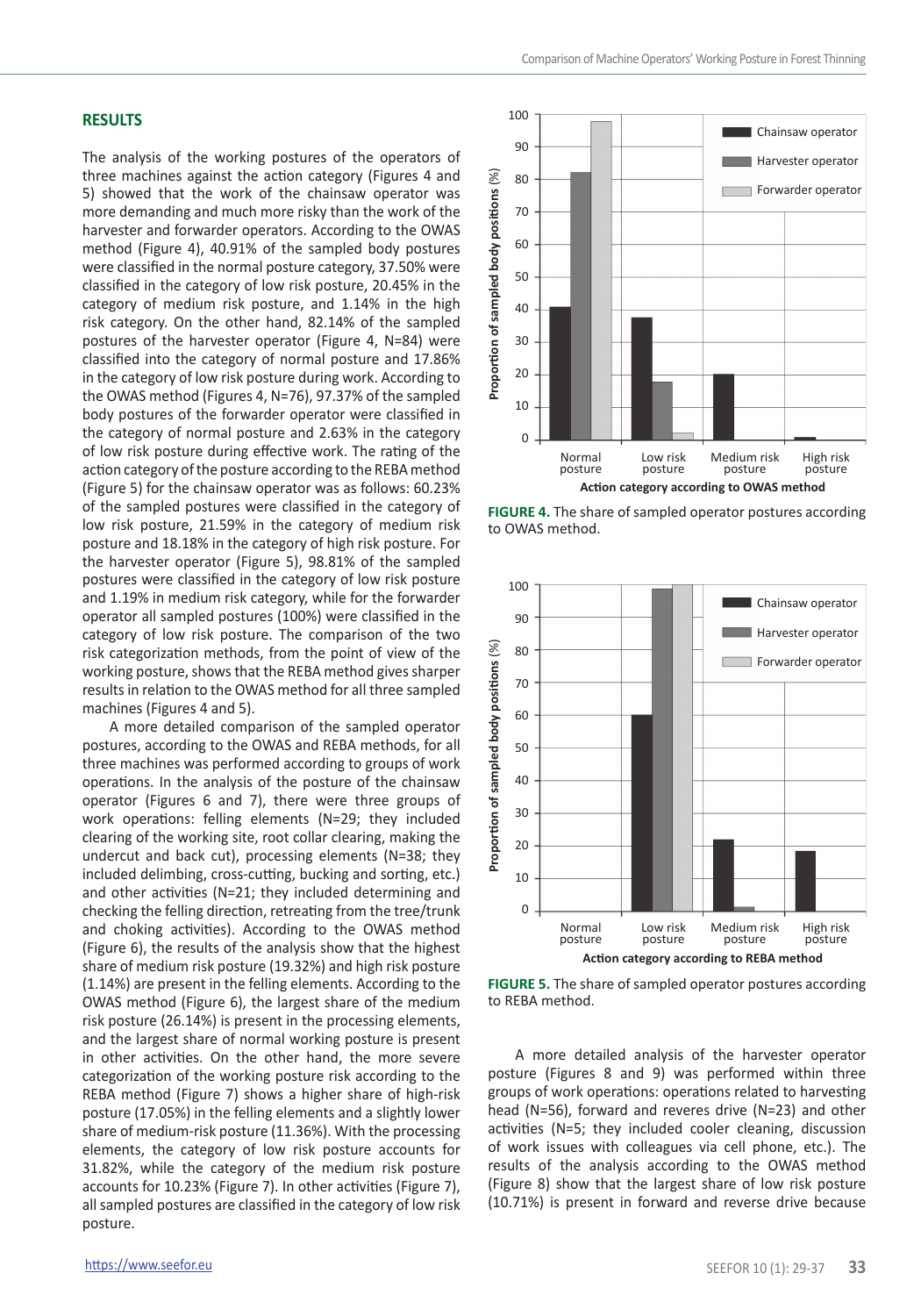

**FIGURE 6.** The number of sampled postures of chainsaw operator according to OWAS method.

the operator's seat cannot rotate 360°, i.e. during reverse drive, the operator's working posture is physiologically quite unfavorable. When working with the harvester head (Figure 8), the normal working posture accounts for 63.10% and medium risk posture for 3.57%. In other activities (Figure 8), low risk posture accounts for 3.57% because this category includes the cleaning of the cooler from leaves, etc. The categorization of body posture risk according to the REBA method (Figure 9) showed sharper results in all three groups of work operations. The category of medium risk posture of the operator working



**FIGURE 8.** The number of sampled postures of the harvester operator according to OWAS method.



**FIGURE 7.** The number of sampled postures of chainsaw operator according to REBA method.

with the harvester head accounts for 66.67% (Figure 9), and when driving, it accounts for 27.38%. The category of mediumrisk posture of the harvester operator with the share of 1.19% is included in other activities.

The analysis of the forwarder operator postures (Figures 10 and 11) was carried out within three groups of work operations: work with crane (N=39), driving and/or moving backwards and forwards (N=36), and other activities (N=1; stopping at roadside landing for truck loading). The results of the analysis according to the OWAS method (Figure 10) show



**FIGURE 9.** The number of sampled postures of the harvester operator according to REBA method.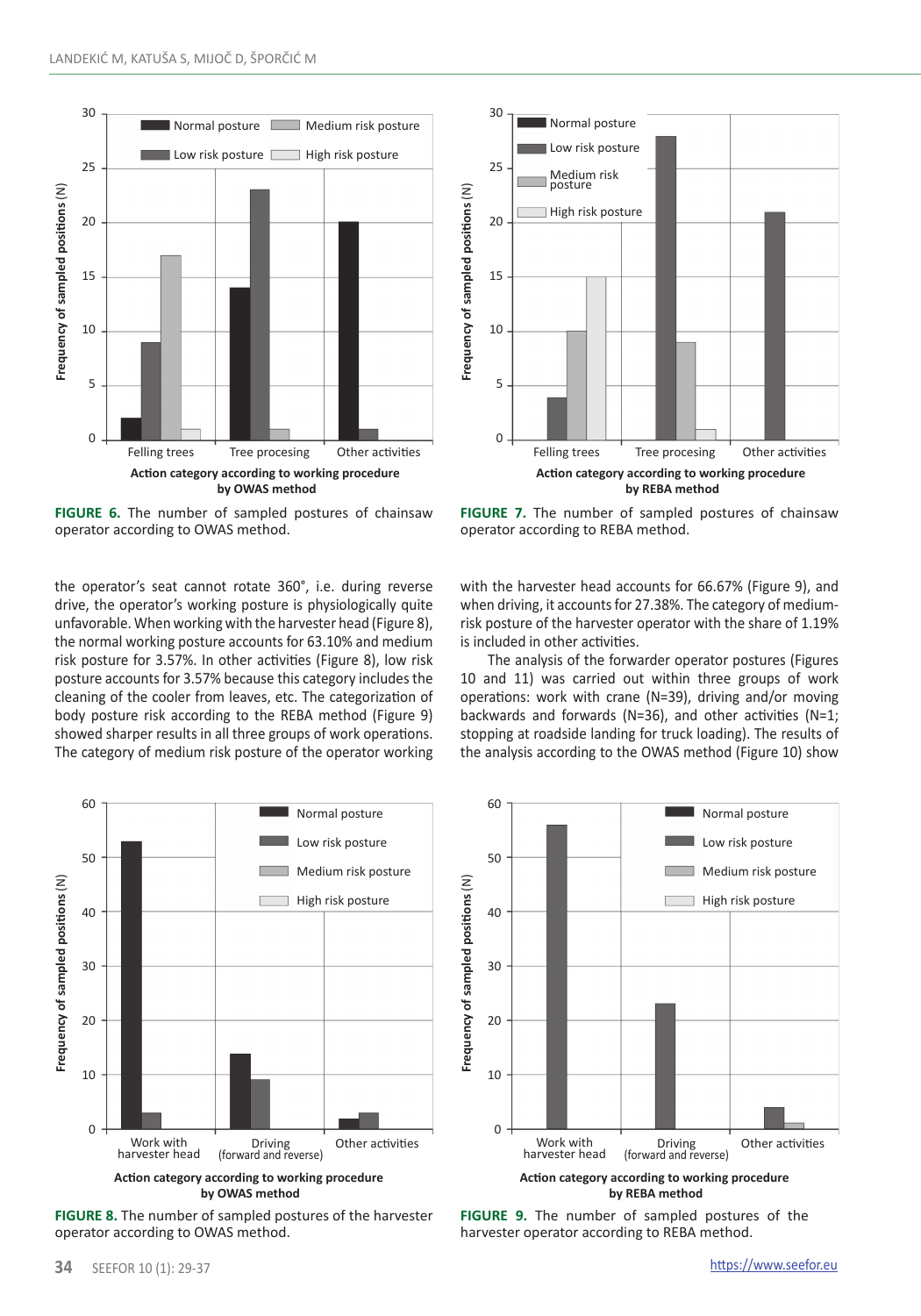





**FIGURE 10.** The number of sampled postures of the forwarder operator according to OWAS method.

that the only portion of the low risk posture (2.63%) is present when driving or moving backwards and forwards because with the combination of loading and moving, the operator does not turn the seat, which is possible. When working with the crane (Figure 10), the normal posture accounts for 51.32% and when driving or moving backwards and forwards for 44.74%. Categorization of the forwarder operator's risk posture according to the REBA method (Figure 11) showed a low risk posture within all three groups of work operations.

# **DISCUSSION**

The categorization of work risk depending on body posture, according to the OWAS and REBA method, was performed on the example of motor-manual work (chainsaw logger), and on the example of machine cutting, processing and extracting (harvester-forwarder) of wood assortments in timber harvesting. During the field survey, and the assessment and comparison of the posture, only the effective working time of the forest machine operator was analyzed. The results of the research showed that, regardless of the group of work operations and work equipment, the OWAS method underestimated the work risk associated with the operator's posture compared to the REBA method. Considering summarily the work equipment, the OWAS method rated the majority of chainsaw operator postures as low postural load in action category 1 and 2 (78.41%), while the REBA method rated 39.77% of the postures as action category 3 and 4 (Figure 4 and 5). In machine cutting and processing (using a harvester) and extracting (using a forwarder), the OWAS method rated the operator's posture of both machines as 100% low postural load in action category 1 and 2 (Figure 4). With the REBA method, only 1.19% of the operator's posture was rated as

**FIGURE 11.** The number of sampled postures of the forwarder operator according to REBA method.

action category 3 (Figure 5). Considering the assessment and comparison of postural loads regarding the group of work operations, the results showed that the elements of tree felling were significantly more risky than the elements of wood assortment processing according to both assessment methods (Figures 6 and 7). Data analysis showed that, during tree felling, the logger's body was mostly bent and crooked, and his legs were unstable, i.e. the weight of the body relied on one leg or on a bent knee. Consequently, the work risk in tree felling is considered high. The categorization of the risk of the harvester and forwarder operators' working posture, according to the REBA method (Figures 9 and 11), showed slightly sharper results in all three groups of work operations compared to the OWAS method (Figures 8 and 10).

A visible difference in the assessment of occupational risk based on the postural load of forest machine operators, especially those working with the chainsaw, can be explained by higher sensitivity of the REBA method in detecting the working risk, as it has several more rating degrees for the assessment of the position of individual body parts than the OWAS method. The second reason is related to an extended work risk assessment using the REBA method in terms of activity type, work dynamics, etc. The third reason is related to the technological structure of the working time considered (effective working time), which also limits the research. This limitation is particularly important for machine cutting and processing as well as extracting, where the greatest part of postural load is within the additional time, which includes maintenance and repair activities during field work, such as hydraulic hose replacement, chain repair on the harvester bar, etc. Both observation techniques have been developed for a different purpose and need to cover different types of risks. When selecting the most appropriate techniques/ methods in specific working conditions, the researcher should clearly define the needs and the impact of the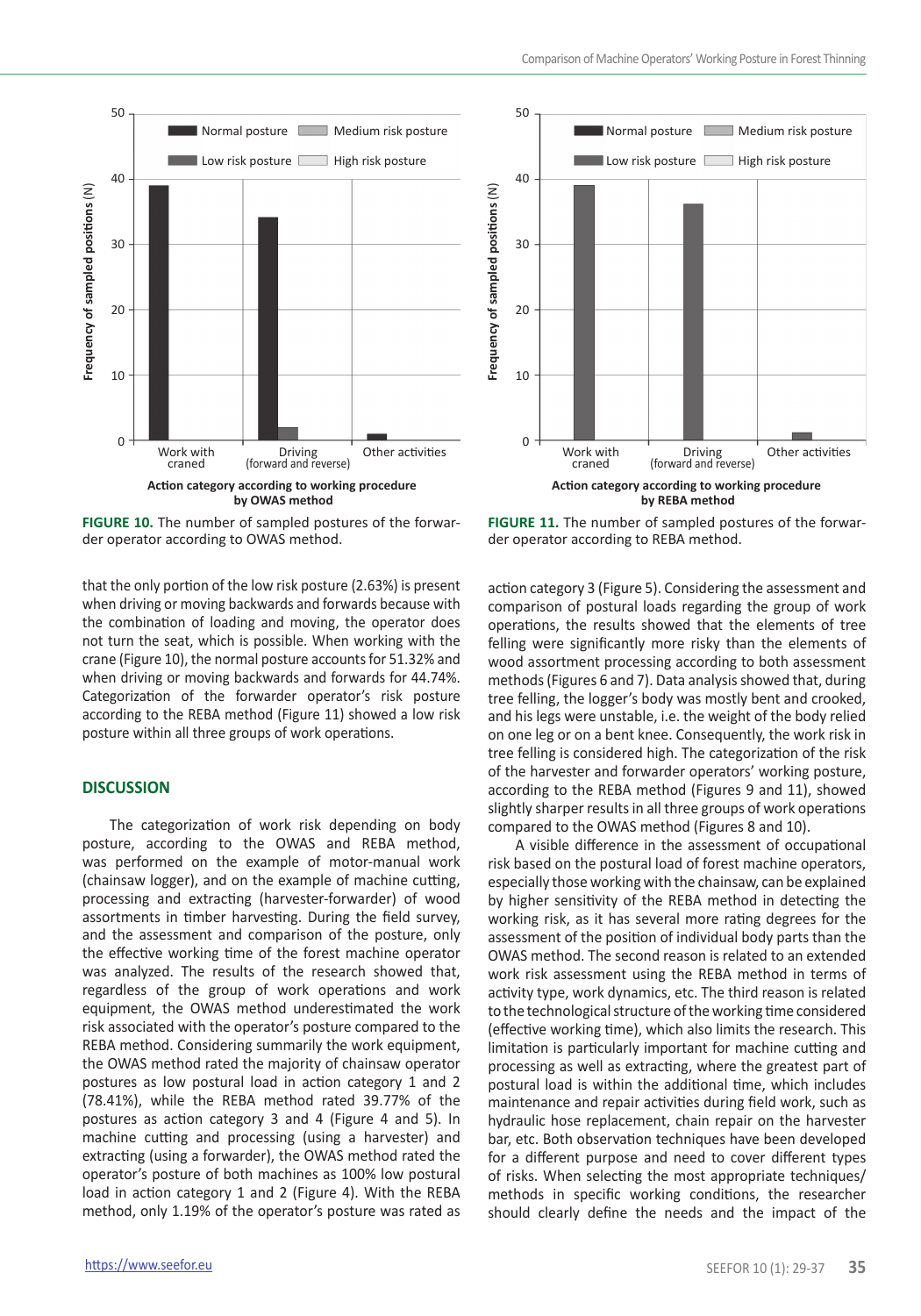information obtained on the decision-making process [21]. Along with choosing the most appropriate method, the sampling strategy is very important if the results are generalized outside the observed sample.

The new ergonomic paradigm "more can be better" in machine cutting, processing and extracting can have an adverse effect on the health of forest machine operators. An example of such effect comes from Swedish forestry, where many research results and organizational measures have been implemented in practice with the aim of reducing work safety problems for forest machine operators. Research shows that the average weekly working time in hours of the forest machine operator is 61 hours [22], and the 8-hour daily work load of an operator working in a harvester and/or forwarder for the whole time is considered too high and causes excessive strain and stress [23]. The Swedish Authority for Occupational Health and Safety, as an example of a corrective mechanism, has introduced a legal measure where forest machine operators must spend daily at least two hours engaged in some other activities that do not include mechanized work [24]. Another example is related to designing a worker list within a work shift, which includes exchanging jobs and enriching the work with additional tasks. This example of good work practice uses the method of workload points (WLP) for the identification of workload and for the substitution of work activities [24] if more points than allowed are accumulated during the working day, which means excessive fatigue for the machine operator.

Croatian forestry is the application and implementation of the achievements of the international best practice. Considering all the above, most important conclusions are:

- regardless of the work task and work equipment in forestry, the OWAS method underestimated the work risk associated with the operator's posture compared to the REBA method;
- from the aspect of working posture, motor-manual working risk in tree felling is considerably higher than mechanized work with a forwarder or harvester;
- at motor-manual work the elements of tree felling are significantly riskier than the elements of wood assortment processing according to both assessment methods;
- at mechanized work the REBA method showed slightly sharper results in all three groups of work operations compared to the OWAS method;
- mechanized work, carried out in particular by private contractors in Croatian forestry, should be subject to legal measures, i.e. organizational measures in accordance with the Swedish example of good practice.

In conclusion, a small share of the research of work risk of forest machine operators with respect to postural load in Croatian forestry, especially in the field of machine work, implies the need to conduct systematic research of the above-mentioned issues that should comprehensively cover the technological structure of working time.

# **CONCLUSIONS**

The most acceptable way of increasing the aspect of health and safety for forest machine operators in the

#### **Acknowledgments**

The study was carried out within the framework of "Optimization of harvesting systems and forest traffic infrastructure on strategic and tactical level of planning" financed by the Croatian Ministry of Agriculture and non-market forest values.

# **REFERENCES**

- 1. VUSIĆ D, ŠUŠNJAR M, MARCHI E, SPINA R, ZEČIĆ Ž, PICCHIO R 2013 Skidding operations in thinning and shelterwood cut of mixed stands – Work productivity, energy inputs and emissions. *Ecol Eng* 61: 216-223. DOI: [https://doi.](https://doi.org/10.1016/j.ecoleng.2013.09.052) [org/10.1016/j.ecoleng.2013.09.052](https://doi.org/10.1016/j.ecoleng.2013.09.052)
- 2. OPREA I 2008 Tehnologia exploatarii lemnului. Transilvania University Press, Brasov, Romania, 273 p
- 3. CALVO A 2008 Musculoskeletal disorders (MSD) risks in forestry: a case study to propose an analysis method. International Conference: "Innovation Technology to Empower Safety, Health and Welfare in Agriculture and Agro-food Systems", 15-17 September 2008, Ragusa, Italy.
- 4. KEE D, KARWOWSKI W 2007 A comparison of three observational techniques for assessing postural loads in industry. *Int J Occup Saf Ergo* 13 (1): 3-14. DOI: [https://doi.](https://doi.org/10.1080/10803548.2007.11076704) [org/10.1080/10803548.2007.11076704](https://doi.org/10.1080/10803548.2007.11076704)
- 5. AXELSSON SA, PONTÉN B 1990 New ergonomic problems in mechanized logging operations. *Int J Ind Ergonom* 5 (3): 267-273. DOI: https://doi.org/10.1016/0169- 8141(90)90062-7
- 6. HANSE JJ, WINKEL J 2008 Work organisation constructs and ergonomic outcomes among European forest machine operators. *Ergonomics* 51 (7): 968-981. DOI: [https://doi.](https://doi.org/10.1080/00140130801961893) [org/10.1080/00140130801961893](https://doi.org/10.1080/00140130801961893)
- 7. REHN B, NILSSON T, LUNDSTRÖM R, HAGBERG M, BURSTRÖM L 2009 Neck pain combined with arm pain among professional drivers of forest machines and the association with whole-body vibration exposure. *Ergonomics* 52 (10): 1240-1247. DOI: [https://doi.](https://doi.org/10.1080/00140130902939889) [org/10.1080/00140130902939889](https://doi.org/10.1080/00140130902939889)
- 8. SILVA EP, MINETTE LJ, SANCHES ALP, DE SOUZA AP, SILVA FL, MAFRA SCT 2014 Prevalence of musculoskeletal symptoms in forest harvesting machine operators. *Revista Arvore* 38 (4): 739-745. DOI: [https://doi.org/10.1590/S0100-](https://doi.org/10.1590/S0100-67622014000400017) [67622014000400017](https://doi.org/10.1590/S0100-67622014000400017)
- 9. ØSTENSVIK T, NILSEN P, VEIERSTED KB 2008 Muscle Activity Patterns in the Neck and Upper Extremities Among Machine Operators in Different Forest Vehicles. *International Journal of Forest Engineering* 19 (2): 11-20. DOI: https://doi.org/10.1080/14942119.2008.10702563